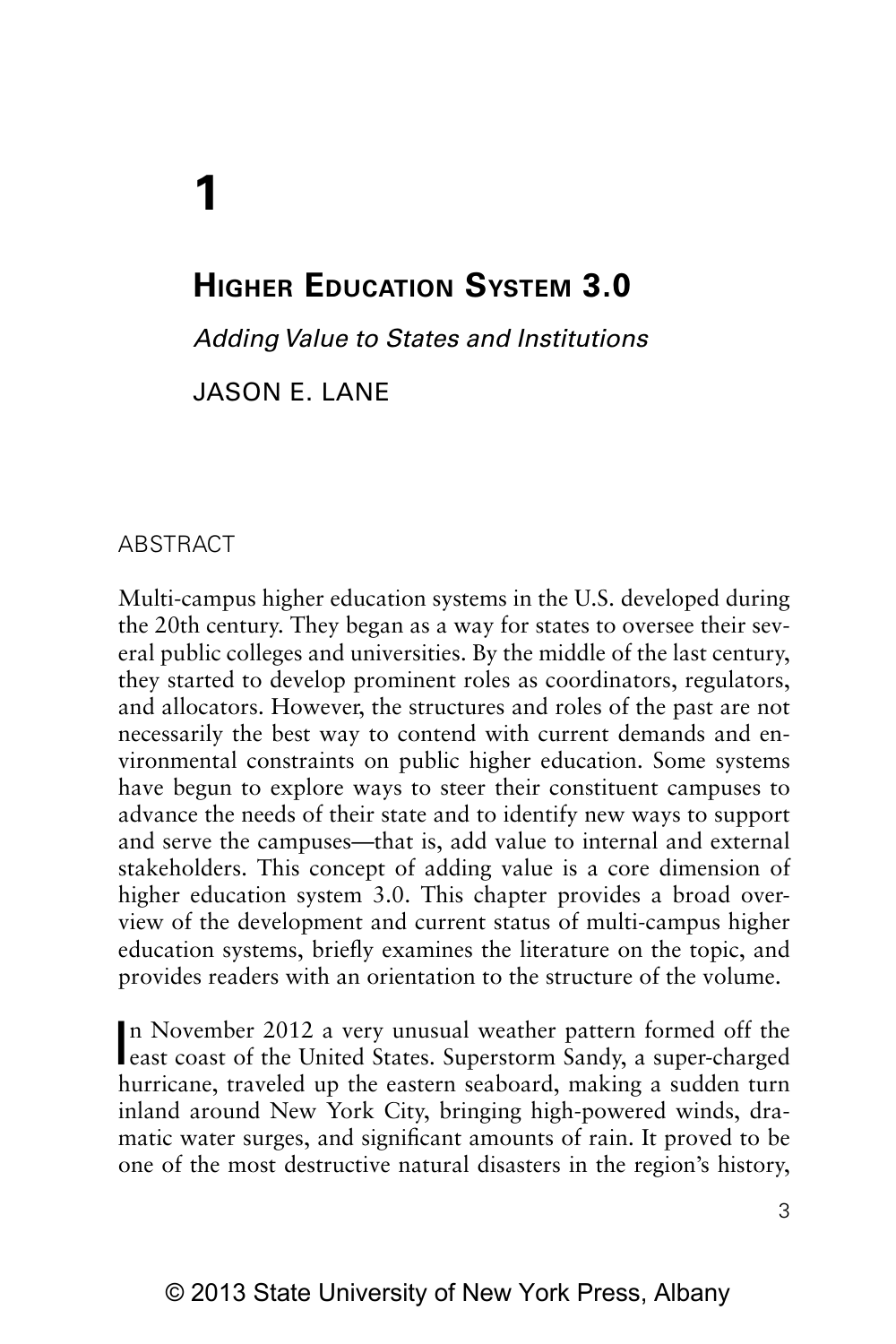with estimates as high as \$42 billion in damages for New York State alone. The widespread damage caused by the storm proved that New York's physical and administrative infrastructure needed significant investment to better mitigate the impact of similar catastrophic events in the future.

In the following weeks, New York governor Andrew Cuomo created the NYS 2100 Commission to assess the resilience and strength of the state's infrastructure and identify ways to enhance that infrastructure to deal with natural disasters and other emergencies. The commission was co-chaired by the head of the Rockefeller Foundation, which provided financial and administrative support to the commission. However, despite the wide range of expertise brought by the varied commissioners and the Rockefeller Foundation, the governor's staff recognized that for any effort of this nature to have a meaningful impact, the engagement of cutting-edge scientists and researchers would be required. Identifying the right individuals was a daunting task, because a natural disaster such as Sandy crossed many areas of study, including engineering, environmental studies, energy, finance, insurance, and public policy.

To find these experts, the governor's office turned to its state university system. The State University of New York's (SUNY) vice chancellor of research worked with administrators at the constituent campuses<sup>1</sup> to identify experts across the system. Ultimately, they developed a team of experts of more than 20 scientists and researchers from five of the system's campuses. These experts worked collaboratively with the commission's subcommittees to provide information about cutting-edge research and helped to develop the recommendations that formed the final report that would guide New York's natural disaster preparedness.

The situation described here demonstrates the value that higher education systems can add to states, as well as to their constituent campuses and faculties. The state was in need of research-based expertise to help it devise a plan to secure the health, well-being, and prosperity of its citizens in the future. The state could have sent out a general call for assistance or reached out to one or two institutions in the hope that they could provide some assistance. However, those staffing the NYS 2100 Commission had limited time and knowledge, making it difficult for them to find the right people in the short time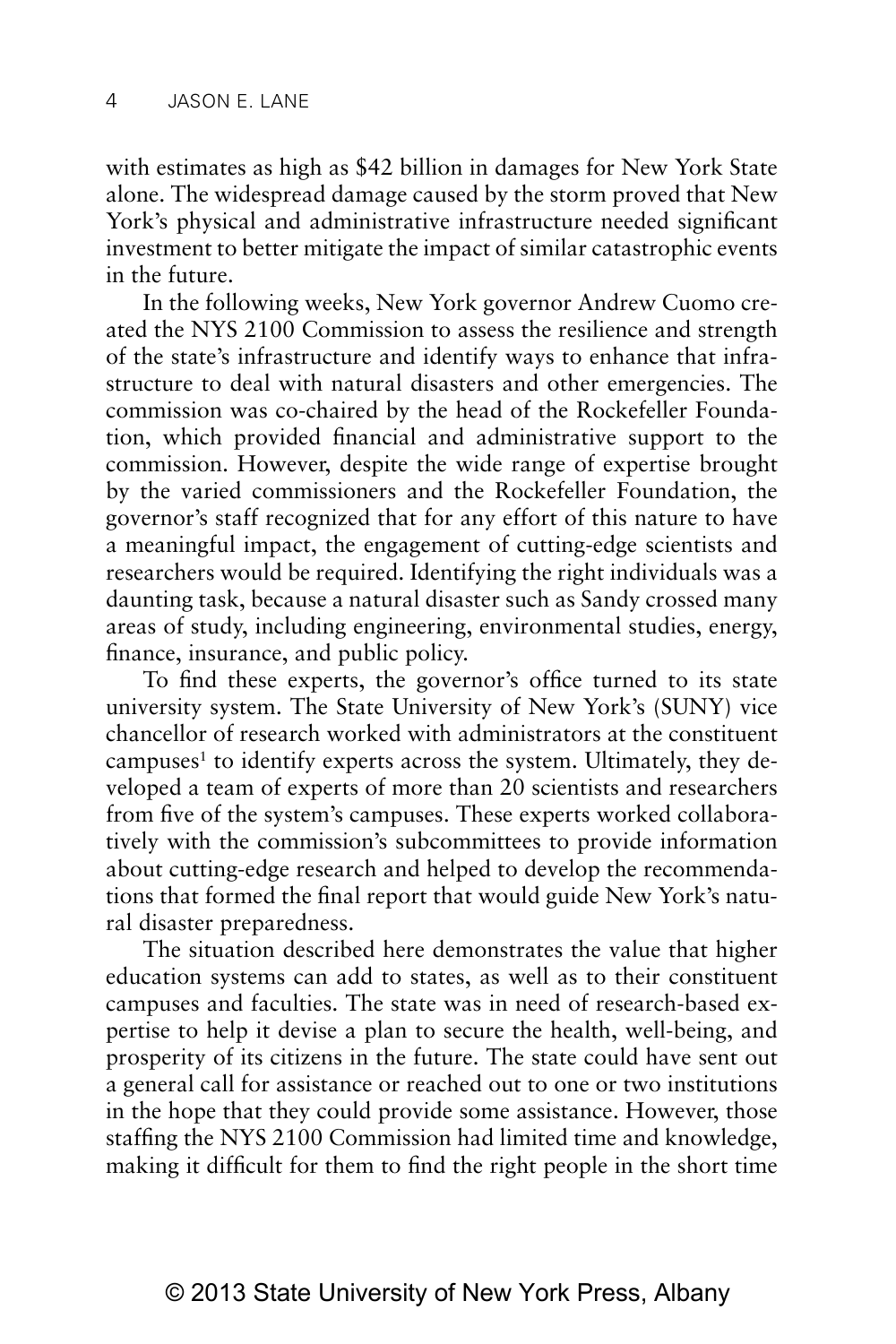they had. Thus, they reached out to SUNY, which was able to quickly mobilize faculty members from across the system to provide the required assistance.

From a campus and faculty perspective, there is also value in this scenario to being a part of the system. If no system existed, or had the state reached out to individual campuses on its own, it is likely that some members of the team would have still been identified to engage in the work of the commission. However, assistance from the system office likely created a stronger team of experts as it drew on expertise across the entire system. Thus, individual campuses and faculty members were given the opportunity to use their knowledge and resources in a way that could have significant real-world impact. The exercise proved successful enough that the team of experts began looking for ways to continue their collaboration beyond their work for the commission.

This enhanced collaboration, or *systemness* as SUNY chancellor Nancy L. Zimpher refers to it in chapter 2, is the key aspect of version 3.0 of higher education systems. That is, to be successful in the future, higher education systems need to move beyond their roles as allocators, coordinators, and regulators. They need to exert leadership in moving higher education institutions toward greater impact in their societies. They need to identify and pursue ways that add value to the states they serve and the campuses of which they are comprised. In moving toward systemness, higher education systems need to find ways to (1) promote the vibrancy of individual institutions by supporting their unique missions; (2) focus on smart growth by coordinating the work of campuses to improve access, control costs, and enhance productivity across the system; and (3) leverage the collective strengths of institutions to benefit the states and communities served by the system.

However, it is also important to be realistic about the environment in which systems exist. They face several challenges to harnessing systemness. Tensions often exist between "flagship" institutions and other colleges and universities within the system. Systems need to balance the needs of disparate institution types and geographically dispersed campuses. System governing boards are charged with protecting the interests of the state and ensuring the financial stability and academic quality of the institutions in their care. Sustained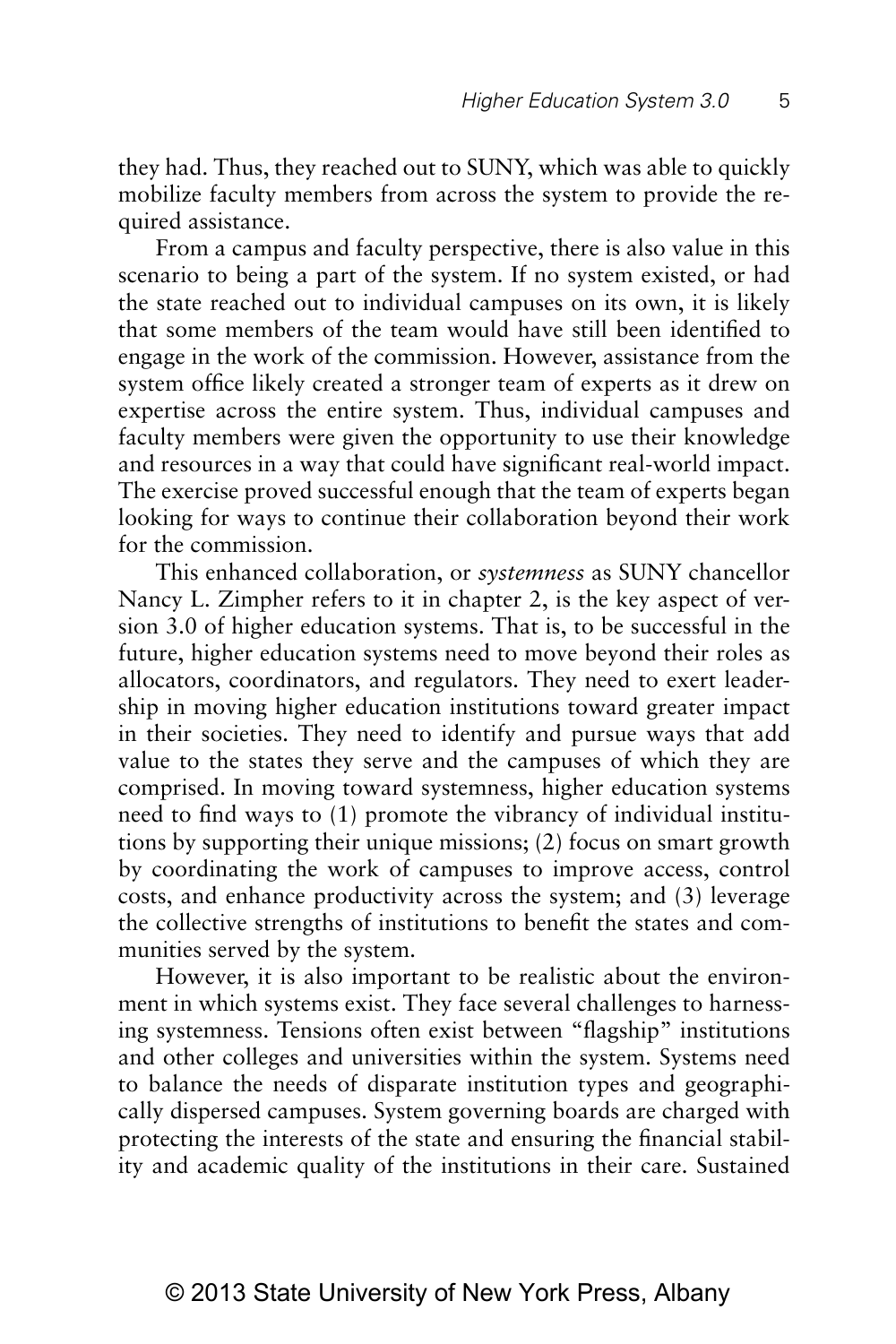reduction in public funding over the recent years has caused systems and their constituent campuses to identify other sources of revenue to maintain their quality. Finally, the Great Recession has forced systems to reconsider a host of operational issues as they have sought to address issues of access, cost, and productivity.

This chapter sets the stage for the rest of this volume. The chapter begins with a brief discussion of the environmental factors affecting higher education and why now is an opportune time for higher education systems to reform themselves in ways that will provide enhanced value to their states and constituent campuses. Subsequently, I examine the reach of higher education systems in the United States, including the fact that they exist in a majority of states and serve a large proportion of the nation's college students. Next, the inherent tensions of higher education systems are discussed, along with new ways in which systems can create value for their various stakeholders. The chapter concludes by outlining a research agenda for the future study of higher education systems.

## IN SEARCH OF HIGHER EDUCATION SYSTEM 3.0

This volume focuses on the remaking of the governance, administration, and mission of higher education systems in an era of expectations for increased accountability, greater calls for productivity, and intensifying fiscal austerity. Higher education systems were first created as a means for facilitating state oversight of vastly decentralized public higher education sectors. In the 1960s and 1970s, systems began to focus also on ensuring effective use of state resources, such as controlling the duplication of academic programs. More recently, however, there has been a concerted effort by system heads to identify ways to harness the collective contributions of their various institutions to benefit the students, communities, and other stakeholders whom they serve. *Higher Education Systems 3.0* explores some of the recent dynamics of higher education systems, focusing particularly on how systems are now working to improve their effectiveness in educating students and improving communities, while also identifying new means for operating more efficiently.

In the 21st century, public higher education is confronting a number of challenges. The funding provided by many states has stagnated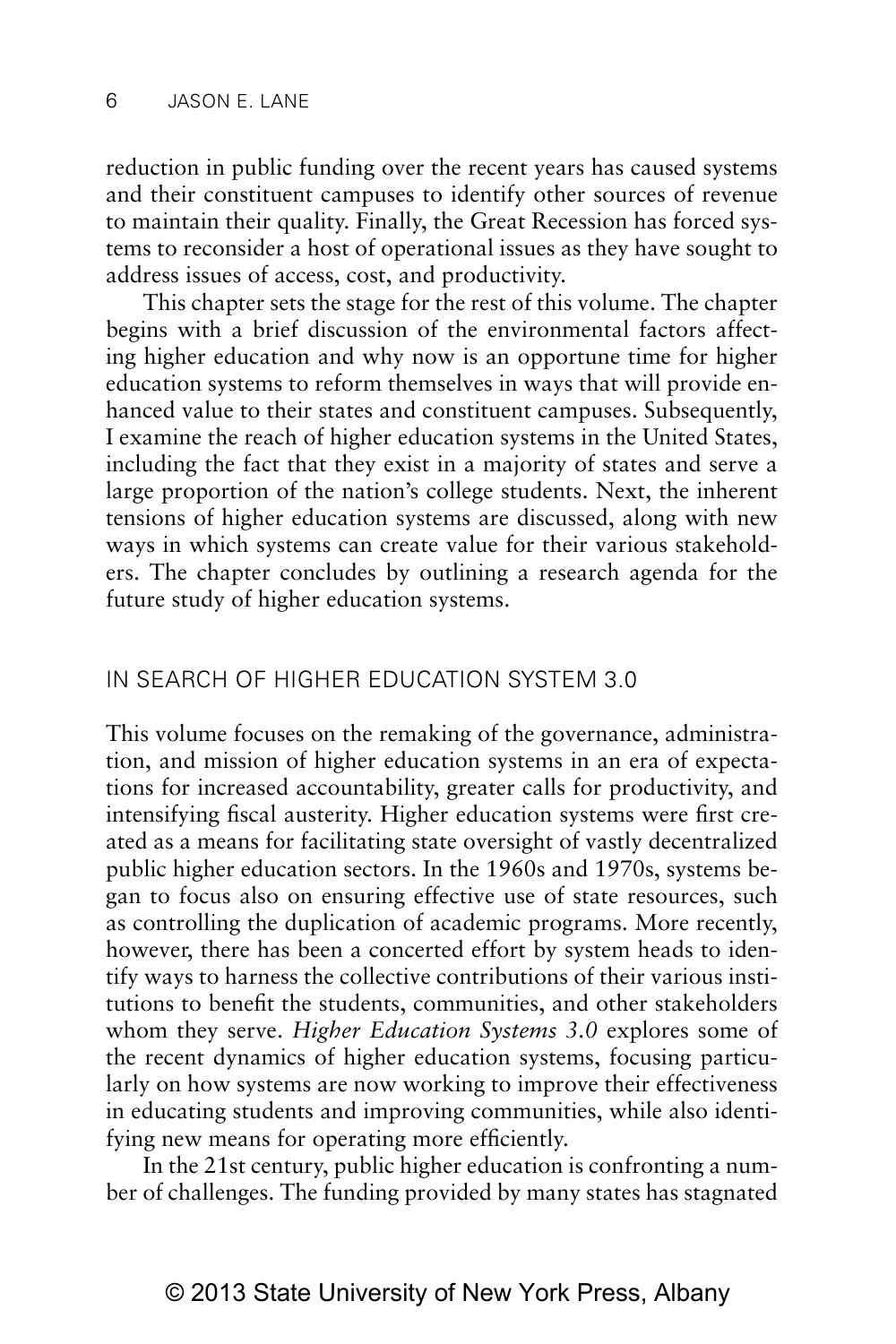or is diminishing. Demand for access to higher education is expanding, particularly among populations that have not typically pursued formal education beyond the high school diploma. Many students are now swirling through the postsecondary experience, taking courses from a wide variety of institutions (McCormick, 2003). Online educational provision has achieved widespread legitimacy, with even Ivy League institutions making significant investments in these endeavors and broadening their reach to thousands of new students (Lewin, 2012; Pappano, 2012). Finally, the world has flattened, necessitating that colleges and universities explore new ways to become internationally engaged and to prepare their students to be competitive in a global marketplace (Friedman, 2005).

Moreover, state governments are increasingly questioning the return on their investment in higher education. On one hand, they are having to find ways to balance state budgets—a difficult task given the skyrocketing costs for the health care and prison systems and, for most states, declining revenues following the Great Recession of 2008 (Zumeta & Kinne, 2011). On the other hand, states have had to respond to their constituents, who are decrying the rapidly rising cost of postsecondary education. Thus, higher education officials have had to be more active in evidencing the value that their institutions bring to their students and the communities in which they exist.

The environment in which higher education institutions now operate necessitates a reexamination of the structures that guide and govern their activities. For most public colleges and universities, this means focusing on the systems in which they operate. In the United States, responsibility for education falls to the state, meaning that there is no central education ministry or department that controls education across the nation.<sup>2</sup> As such, each state needed to develop a way to govern and administer its public colleges and universities. At first, many states followed the model of private institutions and developed lay governing boards for each of their public institutions (Duryea, 2000). However, in the 20th century, concerns began to arise about the lack of coordination among public institutions, the undue political influence some elected officials were trying to exert over individual institutions, and the increasing competition for resources (i.e., requests for state appropriations) from individual institutions (see chapter 3).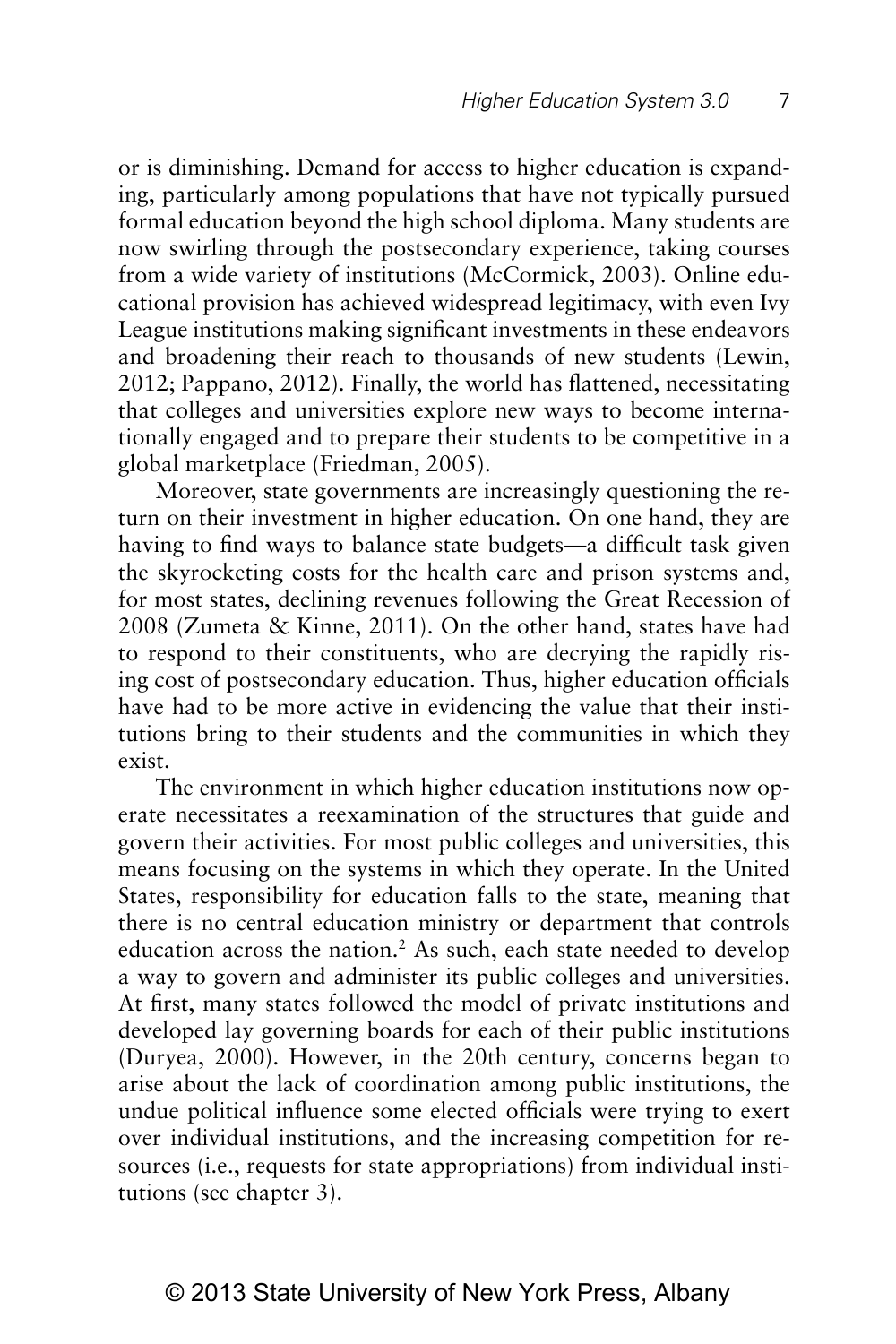To alleviate these concerns, many states created higher education systems, overseen by comprehensive governance and administrative structures that were situated between the institutions and the state government. To be clear, in this book the focus is mostly on the multicampus system. One of the more common definitions has been developed by the National Association of System Heads (NASH, 2011):

A public higher education system [is] a group of two or more colleges or universities, each having substantial autonomy and headed by a chief executive or operating officer, all under a single governing board which is served by a system chief executive officer who is not also the chief executive officer of any of the system's institutions.

Such systems are different from a university structure wherein there is one flagship campus and a number of branch campuses.<sup>3</sup> It also does not refer to a coordinating board structure, where there is a state agency with some authority over higher education, but each institution is governed by its own governing board.4 However, the tensions, visions, and new directions discussed in this volume are not limited to multi-campus systems. Many of the lessons from the varied contributions are relevant to other configurations where multiple campuses work together.

Multi-campus higher education systems are a primary component of the higher education landscape in the United States. At the time of this writing, the National Association of System Heads (2011) reported that there existed 51 multi-campus systems in the United States, spread across 38 states (see figure  $1.1$ ).<sup>5</sup> In academic year 2011, they collectively served more than six million students–approximately 30% of all postsecondary students in the United States and more than 40% of all students studying in public higher education.6 Moreover, many of the leading public research universities are part of these higher education systems.

There are generally two types of multi-campus systems: segmented and comprehensive. The 23-campus California State University (CSU) system, created in 1961, is considered a segmented style system as all the campuses are similar in terms of mission and academic degrees offered (Gerth, 2010). The CSU system was created to provide broad access to higher education for the citizens of California and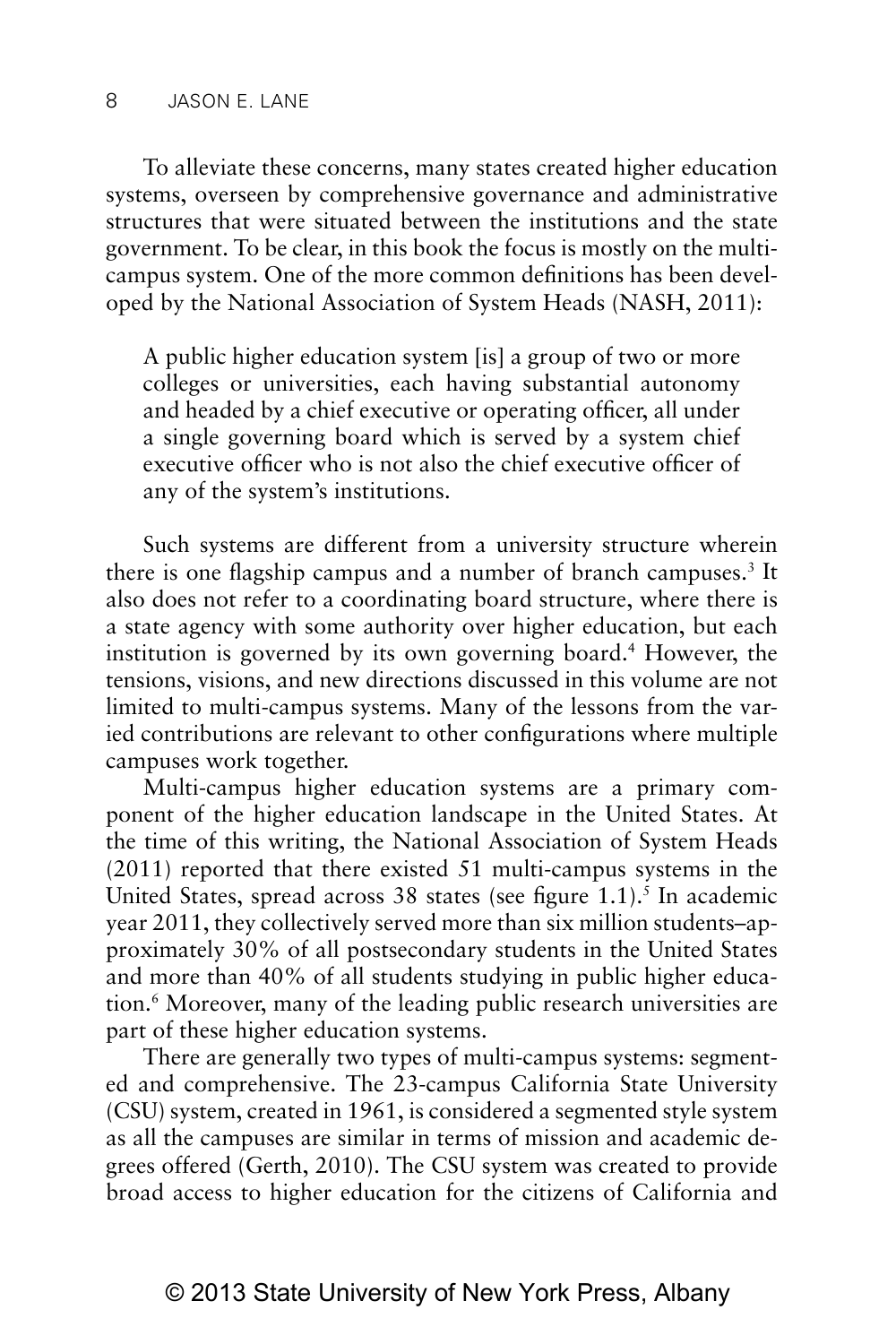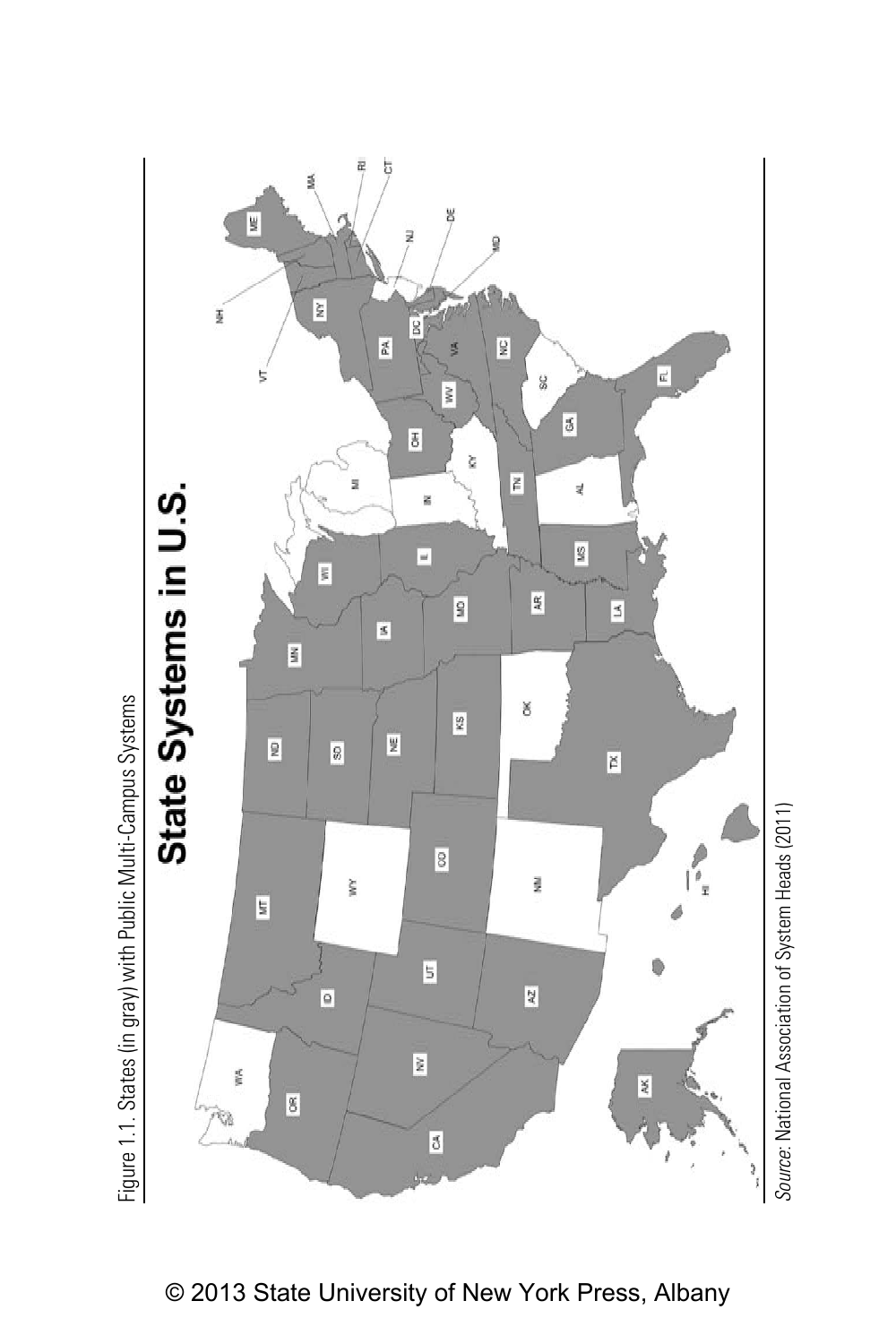currently enrolls more than 400,000 students per year. The SUNY system, founded in 1948, is comprised of 64 campuses and serves more than 450,000 students annually (Leslie, Clark, & O'Brien, 2012). It is considered a comprehensive system, as it includes different institutional types, including community colleges, comprehensive colleges, research universities, and several special focus institutions.

The role of these systems has historically been to provide a level of coordination among the campuses, allocate funding from the state to the campuses, enact and enforce regulations, serve as a common voice for higher education to the state government, and communicate the needs of the state to the campuses (Lee & Bowen, 1971; Millett, 1984). However, while the existence of systems was acknowledged, many institutional leaders and scholars of higher education governance continued to emphasize the importance of individual institutions and the criticality of institutional autonomy (Corson, 1975; Millett, 1984).

This view was often reinforced as system structures evolved as a type of organization different from an institution. Specifically, they often are perceived as more bureaucratic than academic. They do not have students, faculty, or alumni—those affiliations are with the constituent campuses. Systems are not directly responsible for teaching courses or engaging in research; those functions fall to the campuses.

However, in an era of increasing competition and greater demand for demonstrating societal benefit, there exists an opportunity for systems to take a leadership role. The title of this book, *Higher Education Systems 3.0*, is intended to prompt consideration of what higher education systems can be in the future. That is, how can they reinvent themselves so that they add greater value to their states and campuses?

### WHY FOCUS ON SYSTEMS?

Multi-campus higher education systems are one of the most common ways for states to organize and govern their public colleges and universities in the United States. Despite their expansive presence in the higher education landscape, they receive very little attention from scholars. Myriad studies have examined the impacts of more or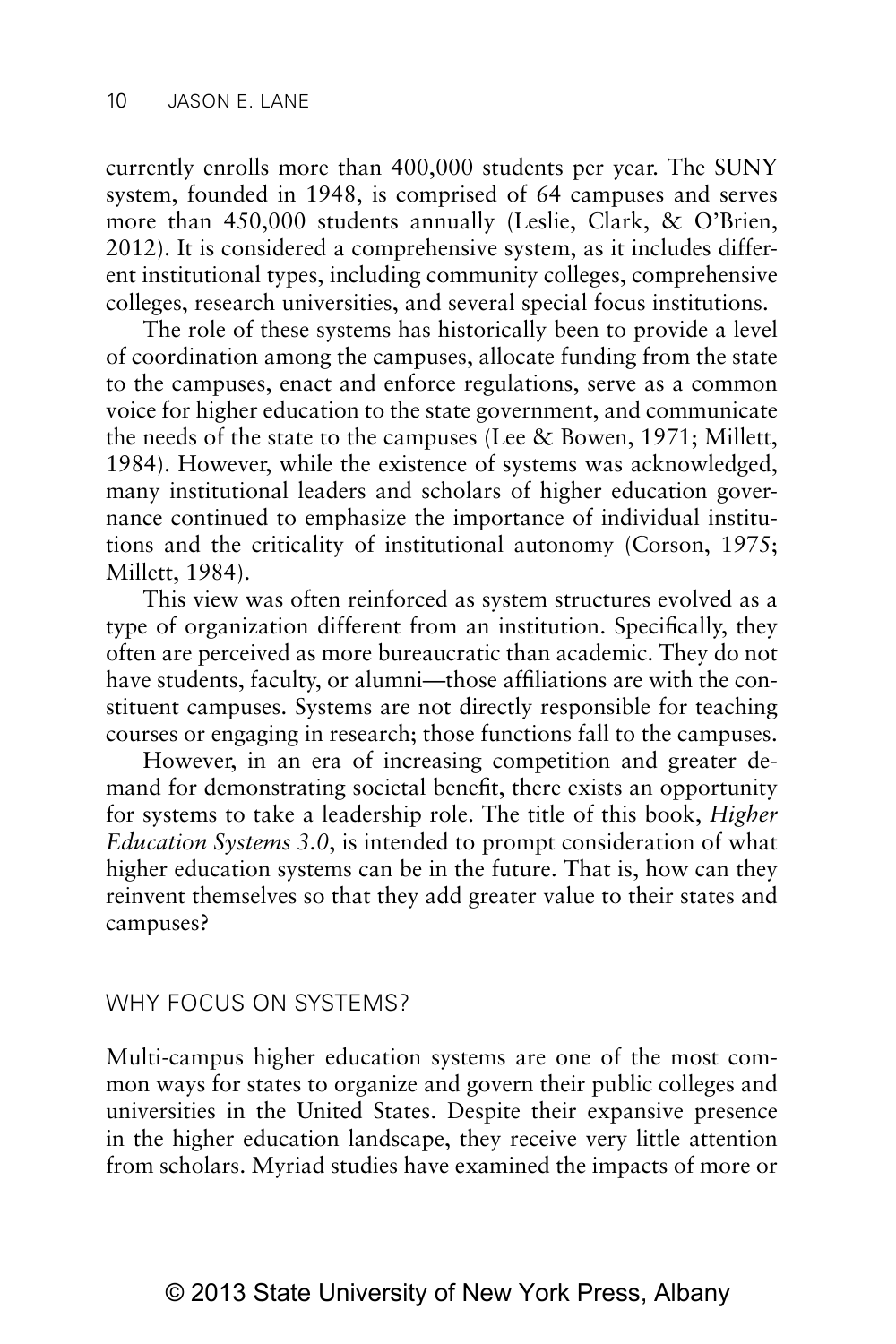less centralized governance structures (e.g., McLendon, 2003; Toma, 1990; Lowry, 2001a, 2001b; Zumeta, 1996), but the study of higher education systems as entities has been sparse and sporadic. The lack of scholarship in this area does not, however, diminish how significant these entities are to the operations of higher education.

The traditional roles of higher education systems are that of allocators, coordinators, and regulators. That is, they most frequently serve as a means for disbursing state appropriations to institutions; coordinating the activities and programs of campuses, primarily with an eye toward minimizing unnecessary duplication; and enacting and enforcing broad policies affecting public higher education. The extent to which any given system engages in these roles will vary based on system and state, but each to an extent will have some involvement in these areas. In many ways, systems have become very functional but not very strategic. They have become bureaucracies, not leaders; conduits of communication, not agenda setters.

This observation is not to suggest that systems are unimportant. By their very size and scope, they have become a core component within the U.S. higher education arena. They serve as a bridge between higher education institutions and their state government serving to the extent that they can as advocates for institutions to the state government and representatives of the state government to institutions. Organizational theorists may refer to systems as "boundary spanners" (Scott & Davis, 2007). They exist in that nether region between the institution and the government, a leg in each, but never considered fully a part of either.

Higher education systems are complicated entities. A Blue Ribbon Commission (Rhode Island, 1987) focusing on the future of higher education in Rhode Island observed:

There is no preferred model or perfect system of public higher education governance. The governing system in each state must reflect unique historical, economic, social, political and geographic conditions. However, what is clear is that the governing of state public higher education systems is perhaps one of the most complex balancing acts in the field of public administration. Conflicting goals, objectives and interests are a reality. Systemwide interests are not always the same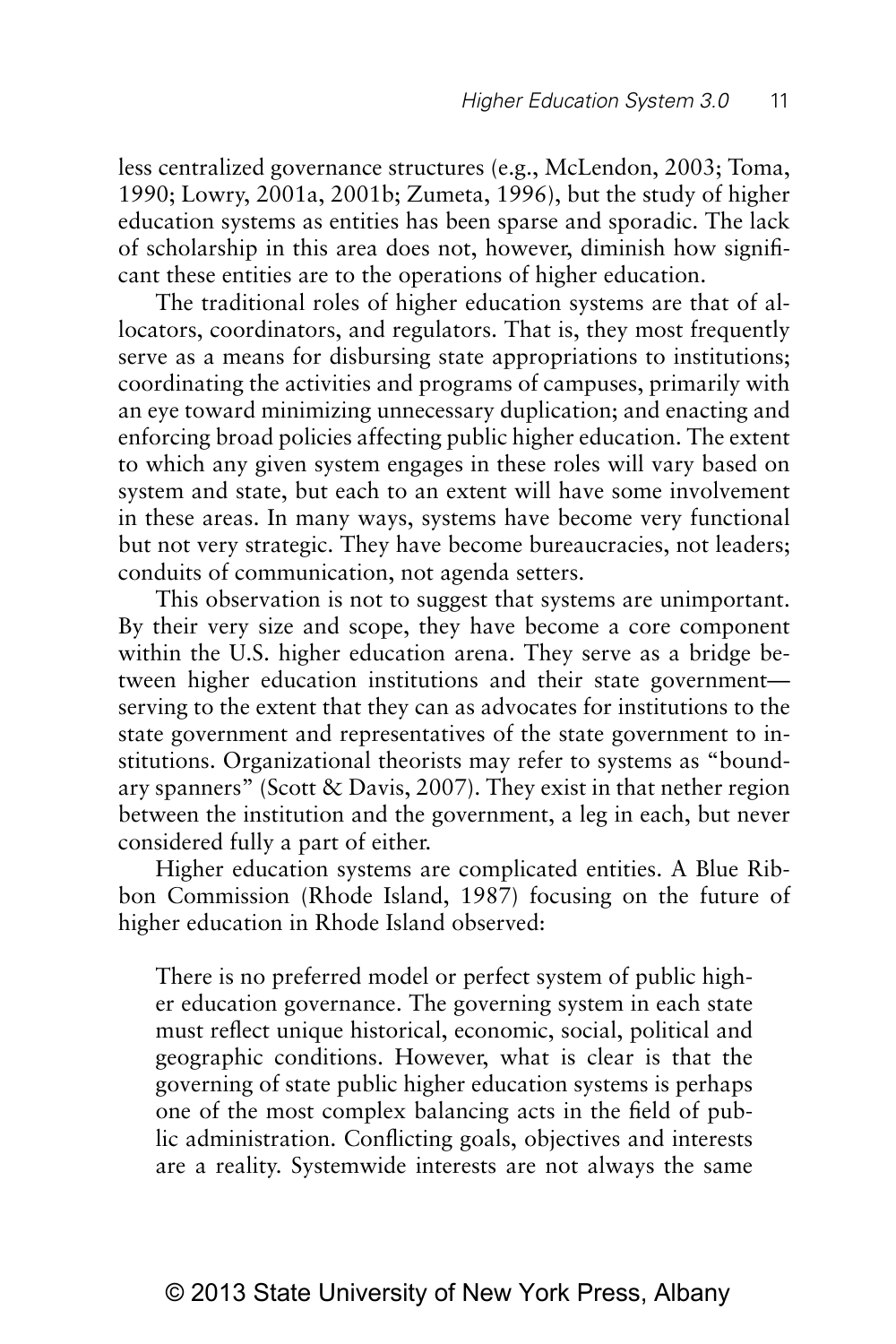as institutional priorities, and despite claims to the contrary, systemwide interests are not necessarily the sum of the interests of each state institution. (p. 20)

Moreover, state systems have a responsibility for identifying and helping to address the needs of the state. In most states, the public sector of higher education was created because there was a widespread belief that higher education was a public good. The notion of what comprises the public good varies based on the state. For example, in New York, SUNY was created to provide broad-based access to higher education, a role not being served by the state's private colleges (see chapter 2). In Wisconsin, one of the driving principles has been to provide service to the state in the way that the Wisconsin Idea has guided the development of the University of Wisconsin System.7 The University of California system was developed with a primary mission of advancing research, knowledge, and innovation. Ultimately, it often falls to the system to support institutions and ensure that the public mission of higher education continues to be met. Sometimes this public mission is heavily grounded in the past such as with the Wisconsin Idea, but it is also very much linked to the future, with new calls for higher education to contribute to the state's economic prosperity (Lane & Johnstone, 2012).

Too often, however, the discussion about the appropriate role for higher education systems becomes bogged down in discussion of authority and autonomy, and centralization and decentralization (see chapter 4). These discussions are not unimportant, and several chapters in this volume address them. Rather than only focusing on the degree of authority divided between systems and their member institutions, it is critical to reexamine the role of systems in the future. Beyond being merely allocators, coordinators, and regulators, how can higher education systems bring greater value to their states and campuses? This is the question we pose in the search of higher education system 3.0.

## ADVANCING KNOWLEDGE AROUT SYSTEMS

Any exploration of the future of systems requires an assessment of their current condition. As important as higher education systems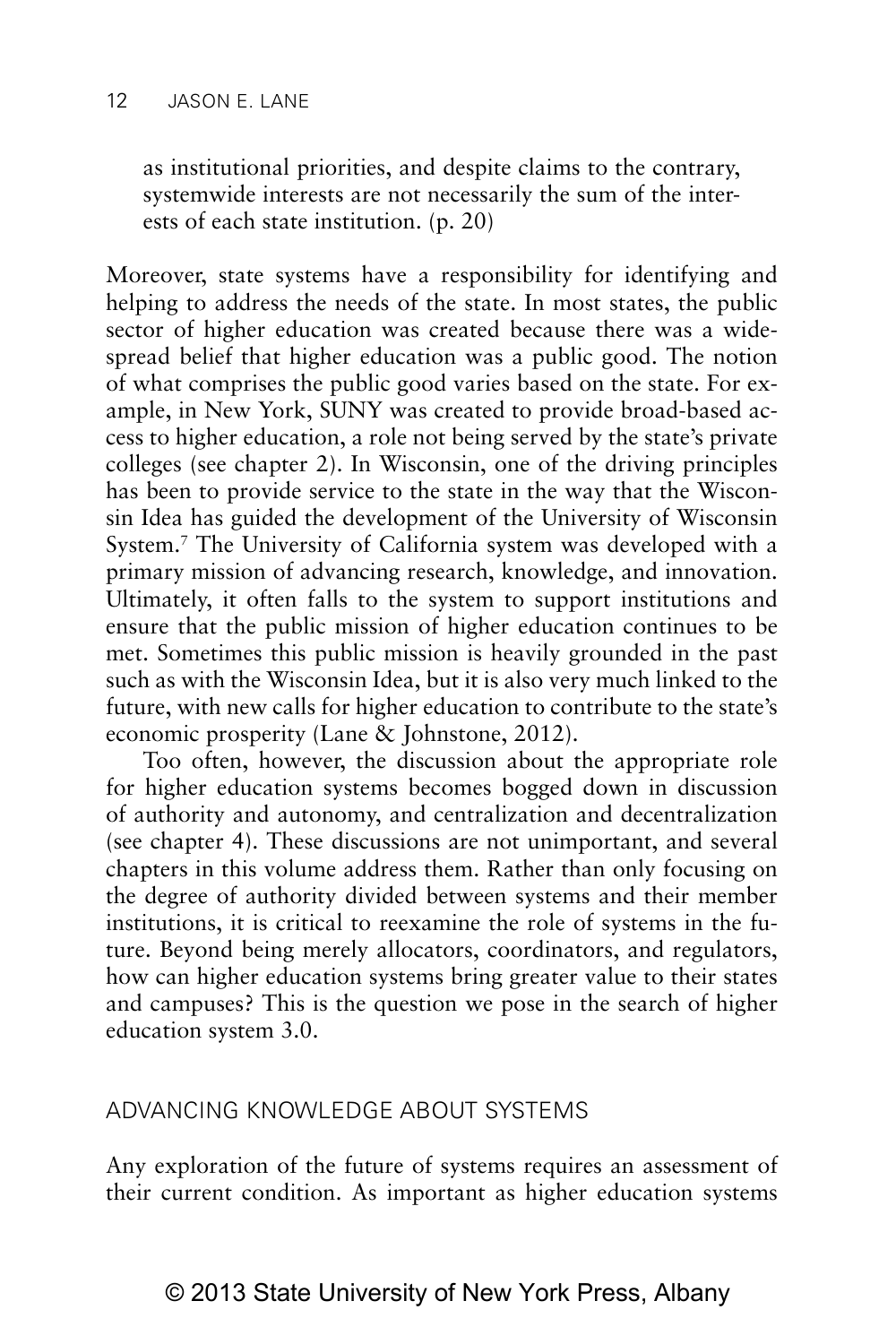have become in the United States, they have been remarkably understudied. As McGuinness chronicles in chapter 3, higher education systems came of age in the decades following World War II. In fact, by the early 1970s most states had implemented some type of coordinating structure to help manage the state's public colleges and universities. Some states had adopted a multi-campus system model or several systems. Other states created coordinating boards, which were not intended to govern institutional activity but rather to provide a level of oversight and coordination of academic offerings and the state budgetary processes. One of the main differences between these two models was that systems centralized governing and coordination authority in one shared board, while coordinating models left much of the governing authority to campus-level boards.

A quick scan of the governance structures operating across the United States reveals a great deal of variability. For example, in states such as California, New York, and Texas, multiple multi-campus systems manage different aspects of the postsecondary landscape. In California, the systems are segmented with institutions grouped by similarity of mission. In New York and Texas, the systems are more geographically distinct, although some overlap exists. States such as North Dakota and South Dakota both operate statewide systems, where all of the four-year public campuses are governed by one system. Missouri combines both coordinating and system structures. The four-campus University of Missouri is a multi-campus system, while the comprehensive universities each retain their own governing board. The entirety of the public higher education sector is coordinated by Missouri's Coordinating Board of Higher Education, which has authority over institutional mission, academic program approval, and state budgetary requests. Michigan, as an alternative, is on the far extreme, in that there is no formal centralized governance or coordination, and each institution operates of its own accord.

Despite their emergence as a prominent means for organizing public higher education, scholarly inquiry into the development, operation, and leadership of systems has remained scant. Even in some of the more prominent histories about the development of U.S. higher education, systems receive very little attention. For example, Thelin (2004) dedicated only a couple of pages to chronicling the development of the higher education systems in California, particularly in light of the implementation of the state's 1960 Master Plan for higher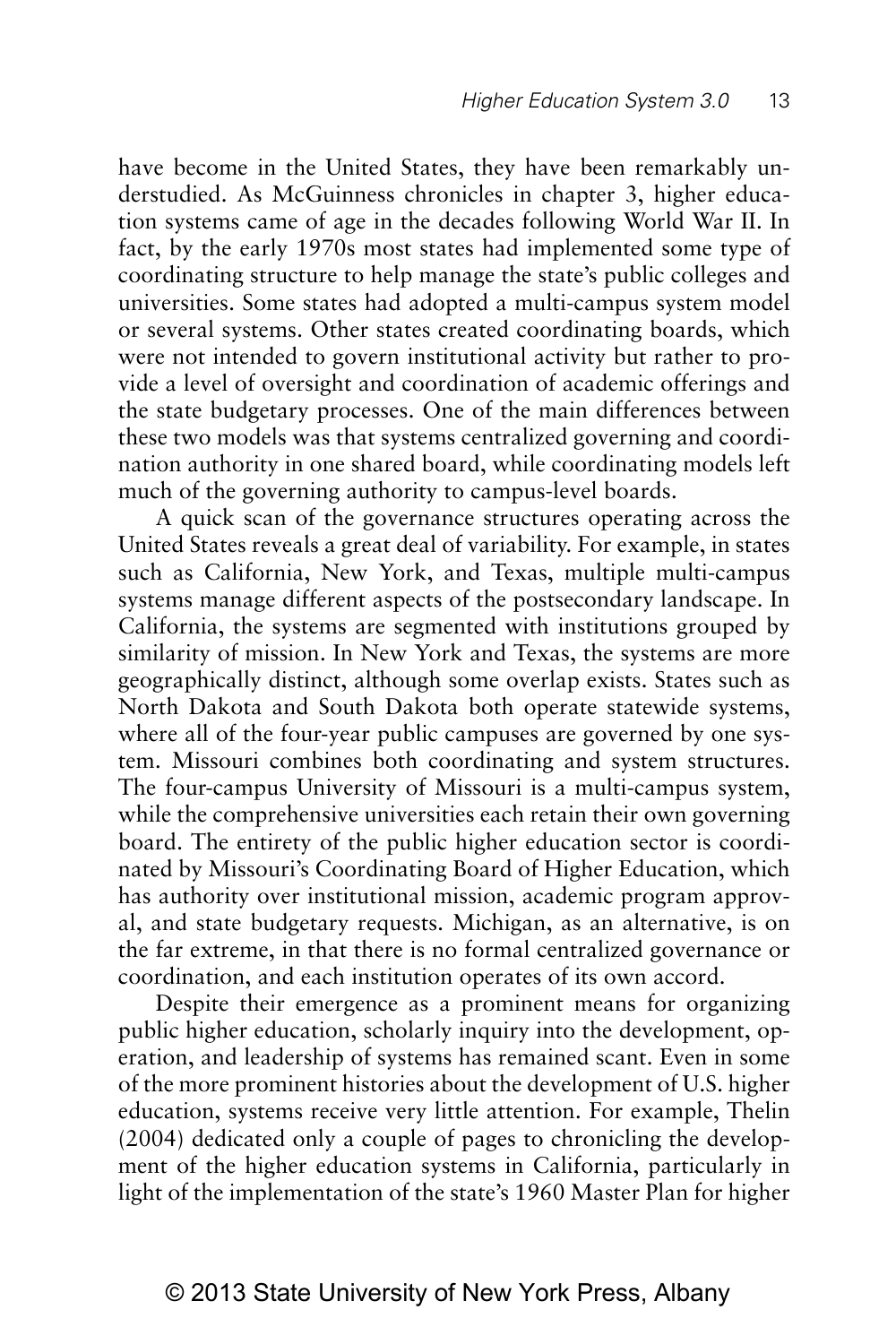education (Master Plan Survey Team, 1960). He made only passing reference to similar such developments in a handful of other states. In *The Shaping of American Higher Education*, Cohen (1998) observed that there was a general trend toward greater statewide coordinating in the middle of the 20th century, noting that Section 1202 of the 1965 Higher Education Act accelerated the trend toward more coordination by requiring states to identify ways to achieve greater efficiencies in the use of government funding of higher education.

Brubacher and Rudy (2002) actually argued that one of the distinguishing features of higher education in the United States was its "unsystematized diversity" (p. 427). There is little doubt that institutions of higher education in the United States are incredibly diverse, largely due to the lack of any central coordination at the national level and very little at the state level, at least until the middle of the last century. Even the use of the term *unsystematized* could be overlooked in this context had there been some substantive discussion of the actual existence of systems or other coordinating structures existing in the United States, but such a discussion does not occur.

Much of the literature that does exist on multi-campus systems is subsumed under the theme of state coordination of higher education and dates back to the 1970s and 1980s. The literature on state coordination tends to focus on two primary areas. The first area centers on issues of disbursement of authority and autonomy in different types of governance structures (e.g., Berdahl, 1972; Corson, 1975; Millett, 1984). For example, Millett (1984) discussed statewide system governance structures in great depth, often as one form of how states organize higher education. For Millett, the multi-campus system represented a statewide governing structure with direct control over institutions, which contrasted with coordinating boards that have limited authority and advisory boards that have almost no authority.

The second area of focus concerns the academic review, planning, financing, and auditing functions of systems and how coordinating structures impact institutional operations (e.g., Callan & Jonsen, 1980; Glenny & Schmidtlein, 1983; Millard, 1980). Much of this work has approached the analysis of systems from an institutional perspective, lumping the multi-campus system structure with other forms of statewide coordination activities and viewing them as a state agency rather than as a new organizational form to govern higher education. Because of this broad lumping, in many cases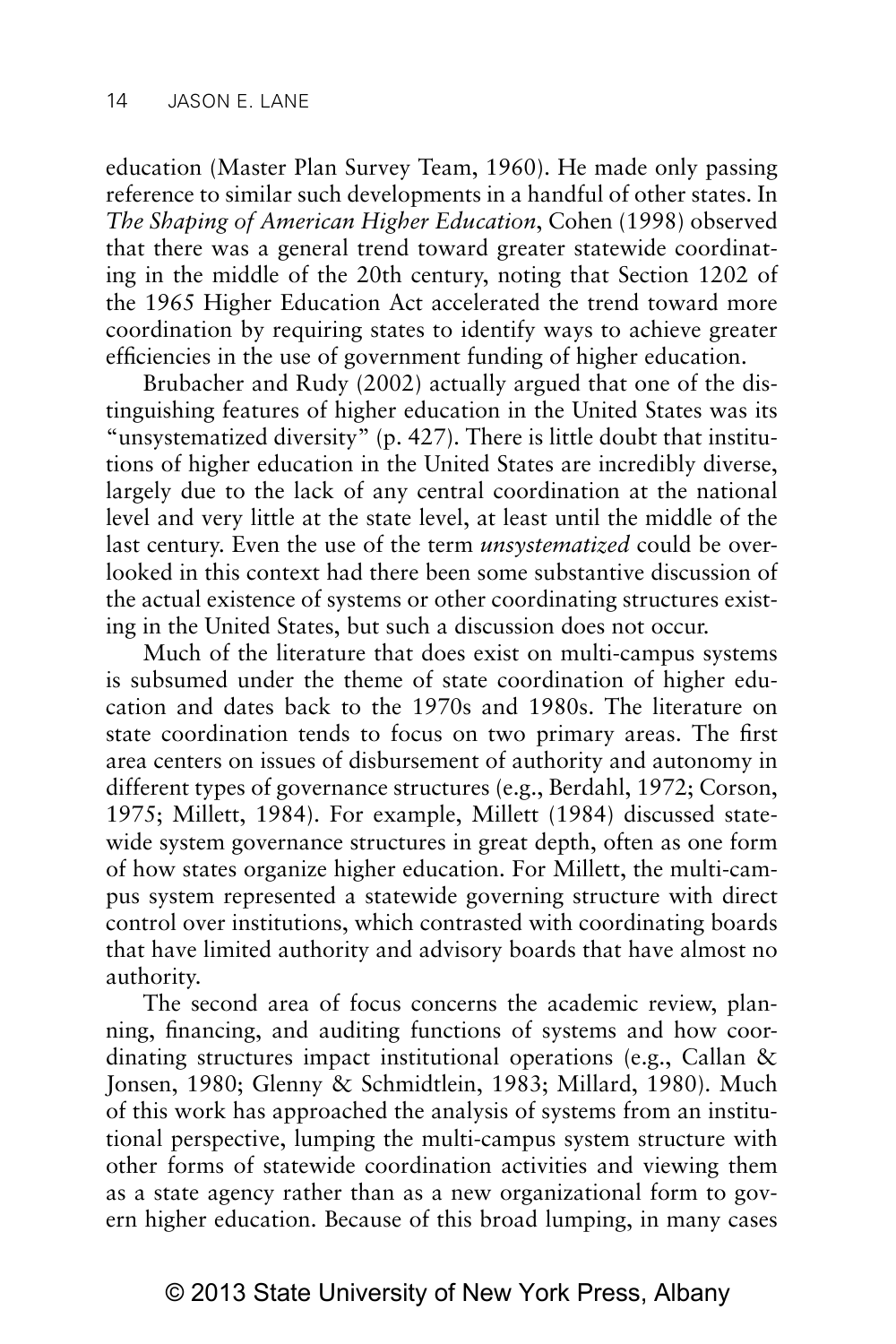analysis tended to assess how the actions of the system affected institutional operations rather than how the system fulfilled its mission of serving the state. In fact, the tension between system and institutional missions, discussed throughout this book, seemed not to be widely considered in this earlier era of analysis. In many cases, the institutional mission was simply prioritized over the system mission. Consequently, systems tended to be marginalized as bureaucratic structures, and very little attention was given to how they could add value to their states and campuses.

Much of what has been written explicitly about multi-campus higher education systems exists as policy reports, commentary, and unpublished papers (e.g., Callan, 1994a, 1994b; Johnstone, 1991, 1992, 1993; Langenberg, 1994; Lyall, 201l; McGuinness, 1991; Millett, 1982; Pettit, 1989; Yudof, 2008). However, there exists a handful of more scholarly inquiry into this area. A very small number of studies have engaged in a comprehensive examination of system structures. Some scholars have examined specific aspects of the multi-campus system, such as the role of the chief executive officer (Kauffman, 1980), decision-making processes (Timberlake, 2004), planning (Womack & Podemski, 1985), lobbying (Pettit, 1987), and accountability mechanisms (Rothchild, 2011). In each of these writings, the authors explored these specific aspects of the system, weighing the system's role and its relationship between the state and constituent campuses.

The first systematic study of multi-campus systems was completed in the early 1970s by Lee and Bowen (1971, 1975), who investigated the operations of 11 multi-campus systems, each of which was governed by a system-wide executive who did not also have responsibility for an individual campus. A decade later, Cresswell, Roskens, and Henry (1985) developed a typology of multi-campus systems, examining characteristics such as geographic breadth, composition of institutional types, administrative structure, and whether the system was public or private. Almost another 10 years later, Gade (1993) examined four multi-campus structures, identifying specific policies and good practices.

More recently, two edited volumes have examined higher education leadership and governance in the context of multi-campus systems. Gaither (1999) produced what is probably the most comprehensive examination of these entities since the work of Lee and Bowen in the 1970s. The volume, subtitled "perspectives on practice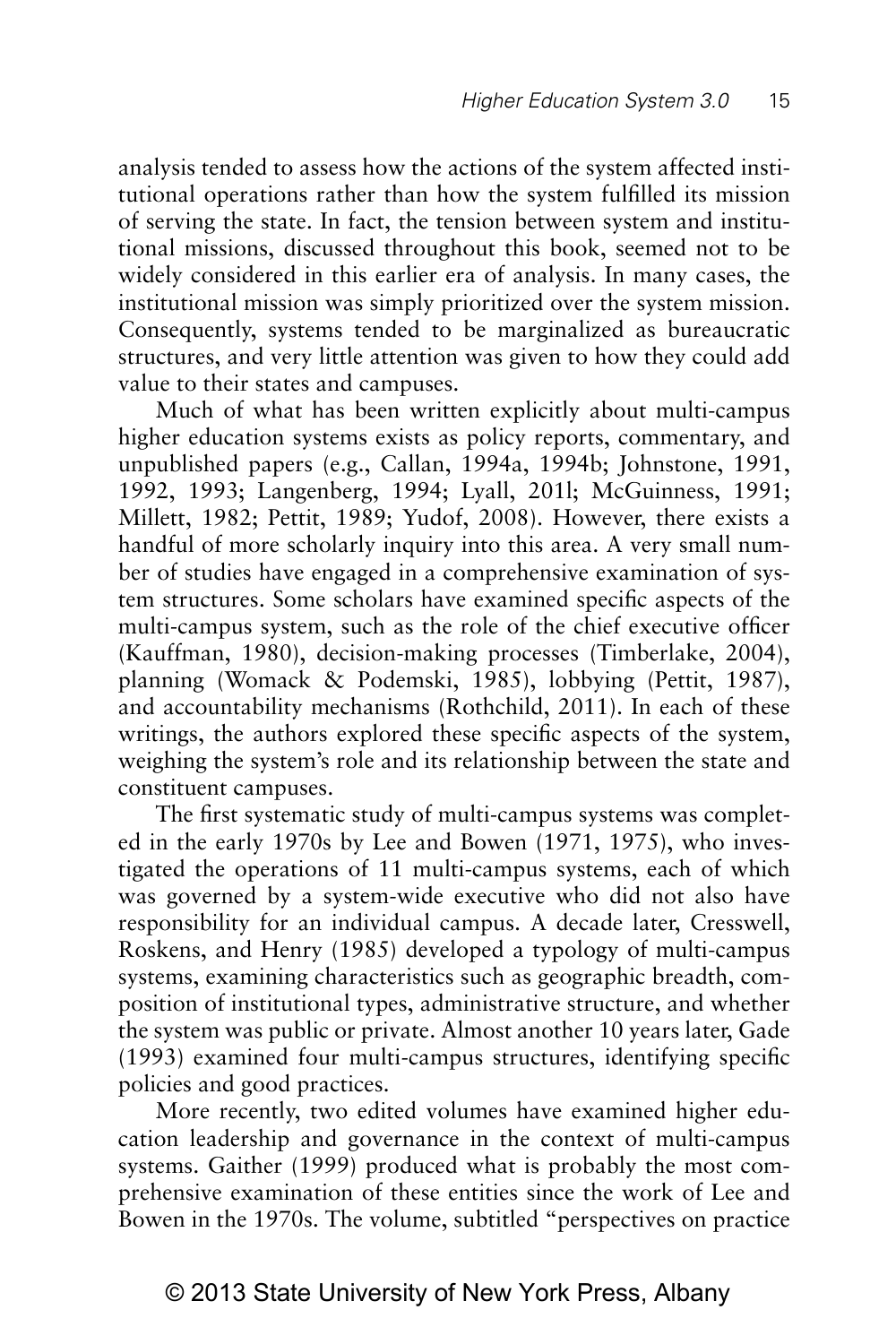and prospects," gathered contributors with extensive experience in system administration to reflect on their areas of expertise and to discuss what they saw as the future of higher education systems. Schuman (2009) took a slightly different approach from most others writing about higher education systems by examining them from the perspective of those who help lead branch campuses. Not all the contributors of these two volumes worked at campuses that are part of multi-campus systems as they have been defined here, but the perspective of the academic leader who operates as part of a larger system is an important one, critical for understanding multi-campus systems.

What is interesting about both volumes (Gaither, 1999; Schuman, 2009) is that very little attention was given to the complex tensions that exist because of the different missions of systems and institutions, particularly in relation to serving the needs of the state. Most of the discussion assumed that the activities of public colleges and universities enhance the public good, but there was very little examination of what the needs of the state are and how systems and campuses might help to fulfill those goals. More to the point, there was almost no recognition that it is possible for the goals of an institution not to align with the needs of the state. In this era of fiscal austerity and greater demands of public accountability, the role of systems in steering higher education to meet the needs of the state while also protecting the institutional diversity and academic autonomy of institutions seems ever more important.

Nearly 20 years ago, McGuinness (1996) predicted:

Despite all the challenges and a few successful, radical changes, multicampus systems are likely to be even more a characteristic of American public higher education in 2015 than they are in 1995. What will change most dramatically is what constitutes a "system"; changes will be made in how systems are led and how they function, both internally and in relationships to multiple external stakeholders. (p. 222)

This volume is based on the premises that systems exist in era of dramatic change, and that many are examining how they function in relation to both internal and external stakeholders. The focus, therefore, is not explicitly or exclusively on how to improve institutional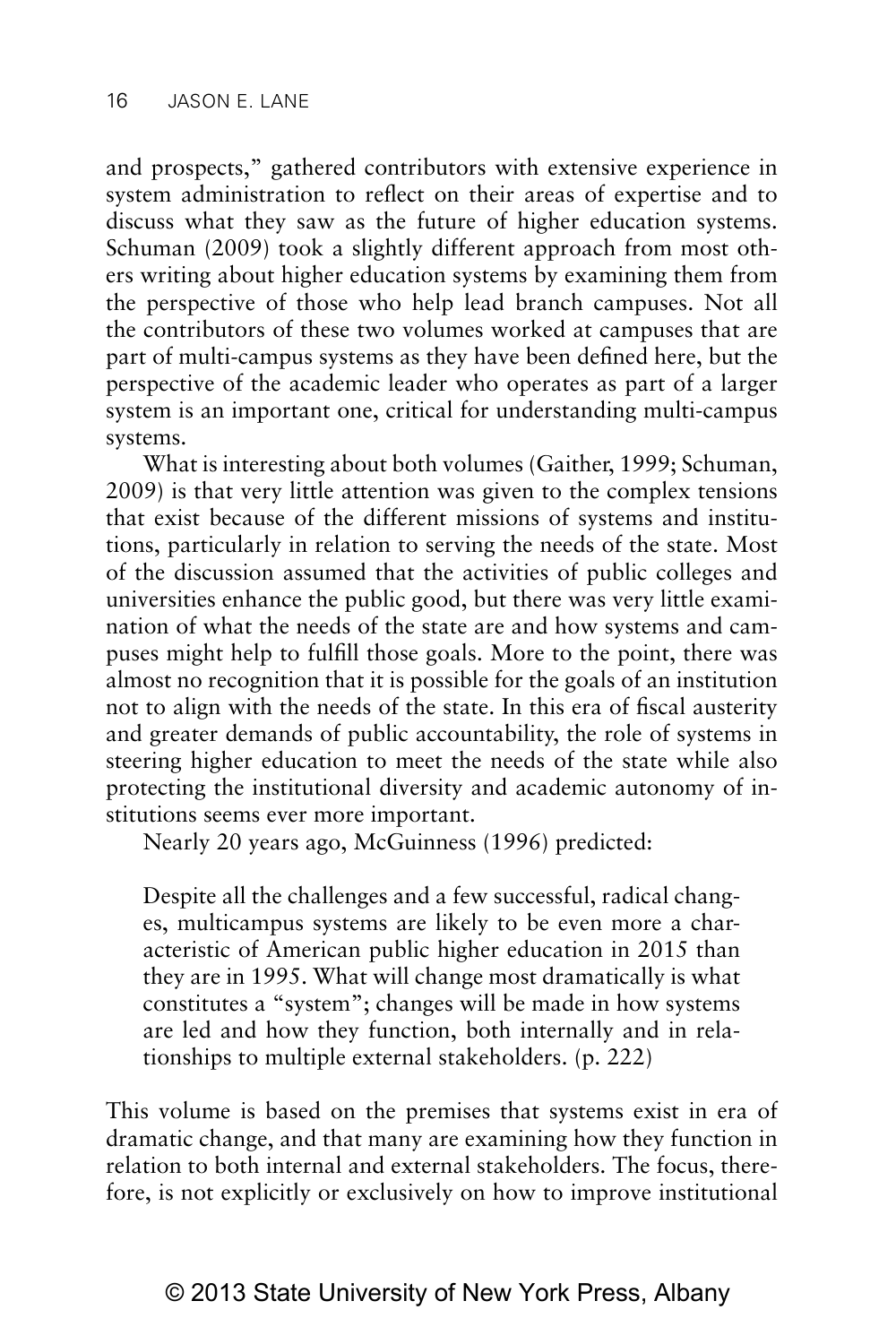effectiveness. Rather, the authors examine the tensions that arise when trying to balance the needs of both the state and the campuses and explore how systems can add value to each.

This volume is organized into three parts. The first part provides a history and definition of systemness. In chapter 2, Nancy Zimpher, SUNY chancellor, describes how systems can move toward a valueadded orientation, drawing extensively on examples from SUNY. Aims McGuinness, senior fellow with the National Center for Higher Education Management Systems (NCHEMS), traces the historical development of systems through six distinct periods. While the first part of this book (chapters 1–3) establishes the context for the volume, the second part (chapters 4–9) examines the existing tensions within higher education systems. Part three (chapters 10–13) looks into the future, examining new ways in which systems can add value to their states and campuses.

#### *Challenges to System Innovation: Unpacking the Tensions*

At the core of any discussion of system tensions are the issues of authority and autonomy. In the context of public higher education, autonomy is fundamentally the freedom from state authority. This authority is multifaceted, however. The state delegates a certain level of authority to the system, which then delegates a portion to the individual campuses. How much authority is apportioned to any one level within this hierarchy will have a significant impact on the mission and activities of the campuses. These issues are explored by Bruce Johnstone, a former system head and campus president, in chapter 4.

As with many relationships, the tensions between campuses and systems often lie in the financial arrangements between them. In chapter 5, Jane Wellman, the executive director of NASH, reports findings from a 2012 survey of system finances sponsored by NASH and NCHEMS. The survey data suggested that there is a continuum of degrees of control over funds, ranging from some systems' having significant control over the disbursement of state appropriations, to others' serving only as pass-through agents that disburse funds as allocated by the state, to others' having almost no role at all as the government allocates funds directly to the campuses. The nature of the relationship between the system and its campuses is changing in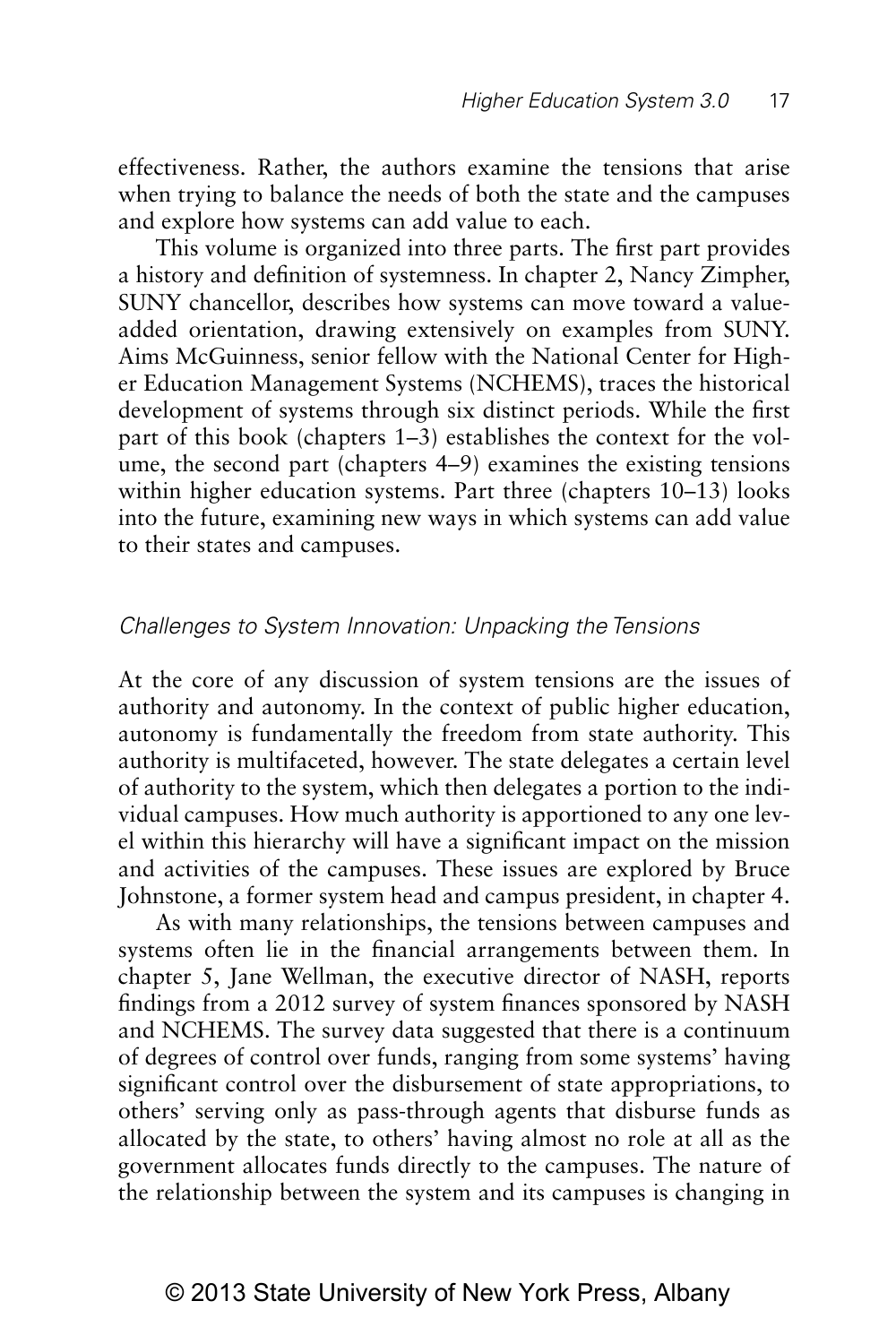many states as funding decreases, tuition dependency increases, and performance funding mandates emerge.

The issues of authority and autonomy have propagated a number of proposed system revisions in the wake of the Great Recession. Some of the more extreme proposals have been made by leaders of flagship institutions, who tend to argue that their institutions could be more successful if not shackled with system bureaucracy and that they should be set free or granted increased levels of autonomy. Critics of such proposals assert that what may be good for individual institutions may not be best for their state, and with such freedom institutions may pursue interests that might not align with the needs of the state, such as enrolling more out-of-state students (as opposed to in-state students) as a way of increasing revenue via higher tuition rates.

Katharine Lyall, former head of the University of Wisconsin System, starts the exploration of several of these proposals in chapter 6. She argues that changing political and financial environments and shifting student markets are requiring higher education systems to modify how they operate. In addition, she asserts that if they opt not to pursue change by their own design, change will come in a chaotic manner by which they will drift among new demands.

In chapter 7, Judson King, former provost at the University of California, Berkeley, and current head of Berkeley's Center for Studies in Higher Education, explores the need to balance institution independence against system coordination. He argues that the ongoing environmental changes confronting higher education warrant more institutional autonomy so that institutions can respond quickly and confidently to these changing environments. He presents a number of alternatives to system-level governance and explores the possibility of creating campus-level boards within a system structure.

Of course, changes to higher education systems do not occur in a vacuum. Rather, they are subsumed in a larger political ecosystem comprised of many different people, processes, and structures. In chapter 8, Mario Martinez, a professor at the University of Nevada, Las Vegas (UNLV), and Brandy Smith, a doctoral student at UNLV, present a model of the public higher education ecosystem, in which the work of higher education systems is compressed between pressures and expectations rising up from the campuses and pushing down from the state's public policy activity. The model is intended to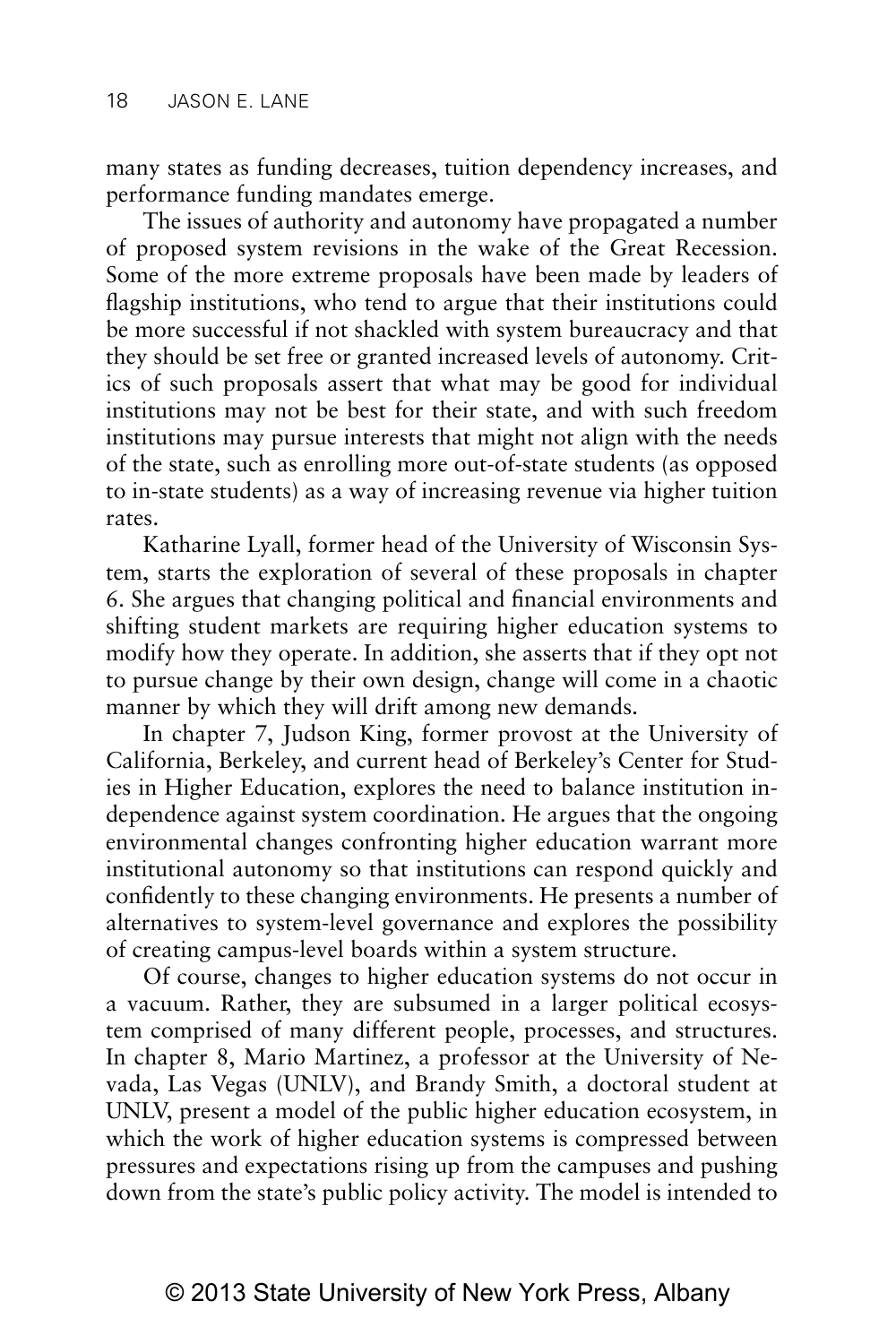help readers understand the contextual issues that exist when trying to foster change in higher education systems.

The section concludes with chapter 9, in which Aims McGuinness, senior fellow at NCHEMS, offers an analysis of how the pressures from the Great Recession and the 2010 elections are forcing a rethinking of what an effective system is. He describes proposed changes to systems in California, Oregon, and Wisconsin. The chapter includes an assessment of the positive and negative aspects of creating campus boards within systems and concludes with the potential actions that a system could take to redefine its mission and core functions to meet the challenges of the coming decades.

## *Emerging Roles for Systems*

The pursuit of higher education systems 3.0 is about identifying new roles for systems, particularly new ways in which such entities can add value to campuses and states. Chapter 1 began with an example of how SUNY worked to bring the collective knowledge of its faculty to support New York State in preparing for future natural disasters. However, the future of systems does not lie only in pulling together researchers. It is about enhancing collaboration to find cost savings that can be reinvested into core activities such as teaching and learning, and expanding access. It is about supporting the work of campuses to have direct impact on the quality of life and economic prosperity of those who live in the state and beyond. It is about improving the educational pipeline so that students can take advantage of courses and academic programs at multiple campuses. It is about fulfilling the mission of systems to harness the power of higher education to improve the states where they are located.

In the third part of this book, authors explore some of the ways in which systems have begun to find new ways to support campuses in achieving the goals of their state. The section starts in chapter 10 with an examination by Jan Ignash, the chief academic officer of the State University System of Florida, of the changing role of systems in academic affairs. Historically, systems have focused on academic program approval, ensuring that new programs are viable and do not create unneeded duplication. However, in an area of increased accountability and enhanced awareness of the need for creating partnerships across multiple stakeholders, systems have begun to take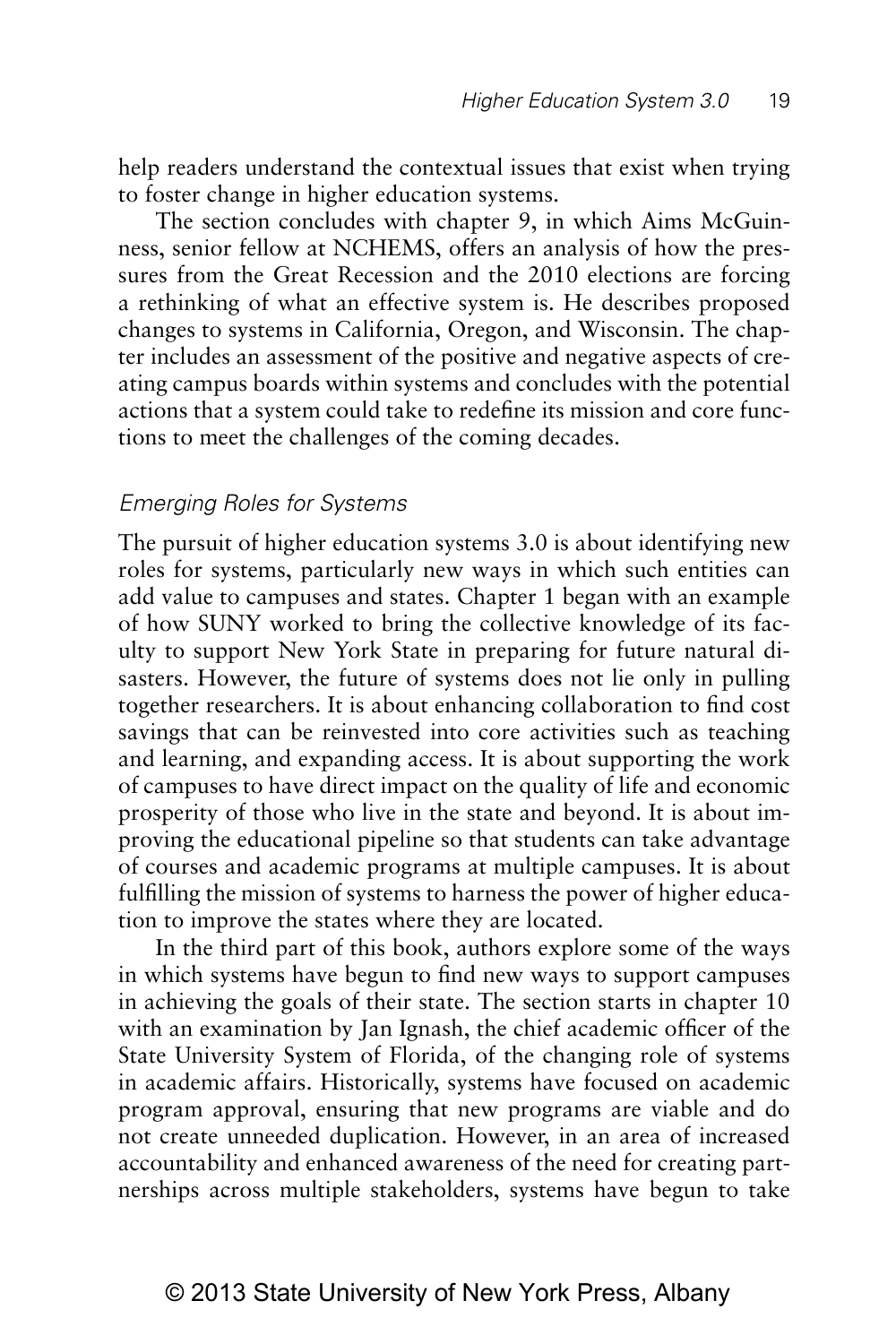leadership in building and maintaining connections among K–12 education, public and private colleges and universities, government, foundations, and business and industry. In this way, systems have begun to take on new roles in bringing together relevant constituencies to improve the educational pipelines and ensure the development of an educated citizenry and competitive workforce.

Many of the new roles of systems lie outside of the areas traditionally considered their core functions. For example, another new area of engagement for systems is in economic development. Many systems have begun to identify ways for harnessing economic development activities across the system. For example, the University of Wisconsin System employs a vice president of economic development, and SUNY's latest strategic plan, *The Power of SUNY*, 8 has a central focus on developing the economic potential of New York State. In chapter 11, David Shaffer, a senior fellow at the Rockefeller Institute of Government, explores how several community college systems are creating system-wide initiatives to confront the predicted skills gap between the nation's workforce and projected job openings.

In addition to taking leadership in developing relatively new roles for higher education, such as economic development, systems can also provide support for functions traditionally viewed as primarily under institutional authority. Jason Lane, deputy director for research at Rockefeller Institute of Government, reports in chapter 12 on part of a study on the growing involvement of systems and government in the internationalization of higher education. He finds that there are both reputational advantages and economies of scale that can be achieved by systems, which are not possible for many institutions. However, system involvement in these areas, which have traditionally been an institutional responsibility, can create tensions, and serious consideration needs to be given to what extent new programs or services are mandated or optional for campuses. Too much direction from the system level could quash the grassroots initiatives that tend to drive much internationalization at the campus level.

Finally, the volume concludes with an exploration by David Weerts, a professor at the University of Minnesota, of how systems can support the public engagement of their campuses. As discussed previously in this chapter, the University of Wisconsin System has been driven by the Wisconsin Idea, which views the entire state as the campus of the state's public higher education sector and is grounded on the idea that public higher education should work to improve the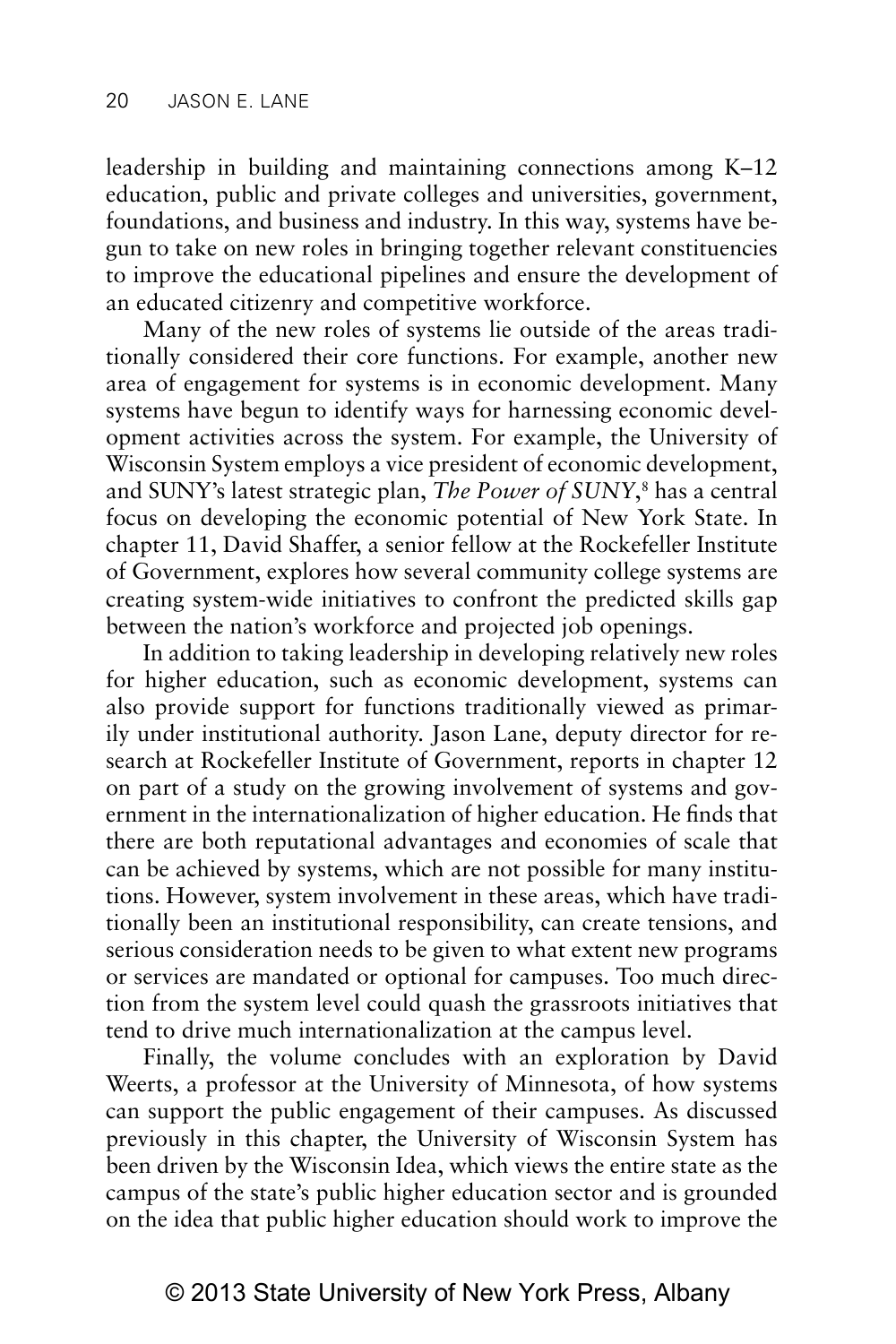quality of life for the state's citizens. Weerts argues in chapter 12 that there is now a renewed desire among systems to re-envision the civic roles and responsibilities of colleges and universities.

The discussions presented here are only a snapshot of the new directions that higher education systems might pursue in the future. The topics of these chapters were selected to evidence the development of higher education systems 3.0, but there are still many more options to be explored.

## AN EYF TOWARD THE FUTURE

One of the few certainties of the governance of public higher education is that it is ever changing. It seems that every year at least one state is evaluating, if not changing, the composition of its higher education system governance structures. Such changes seem to go through evolutions of more or less centralization of authority, although it is very unlikely that states—at least the vast majority that now have it—will completely eliminate central coordination. In fact, McGuinness appears to be correct that systems are more important now than they were 20 years ago, and they are likely to grow in importance in the coming decade.

Even though states now pay a lower share of the overall operating costs of public higher education than they have in the past, they still expect that public colleges and universities contribute to the overall well-being of the state and its citizens. This expectation means that the role of systems will likely expand beyond being administrative bureaucracies. Their value will be found in their ability to communicate the contributions of campuses to state leaders, enable campuses to pursue their missions, and steer campuses to meet the needs of the state.

## **NOTES**

- 1. The terms *campuses* and *institutions* are often used interchangeably in the volume in reference to the academic entities of which systems are comprised.
- 2. There is a U.S. Department of Education, which is headed by a member of the president's cabinet. This entity is responsible for overseeing the federal financial aid system and a host of other